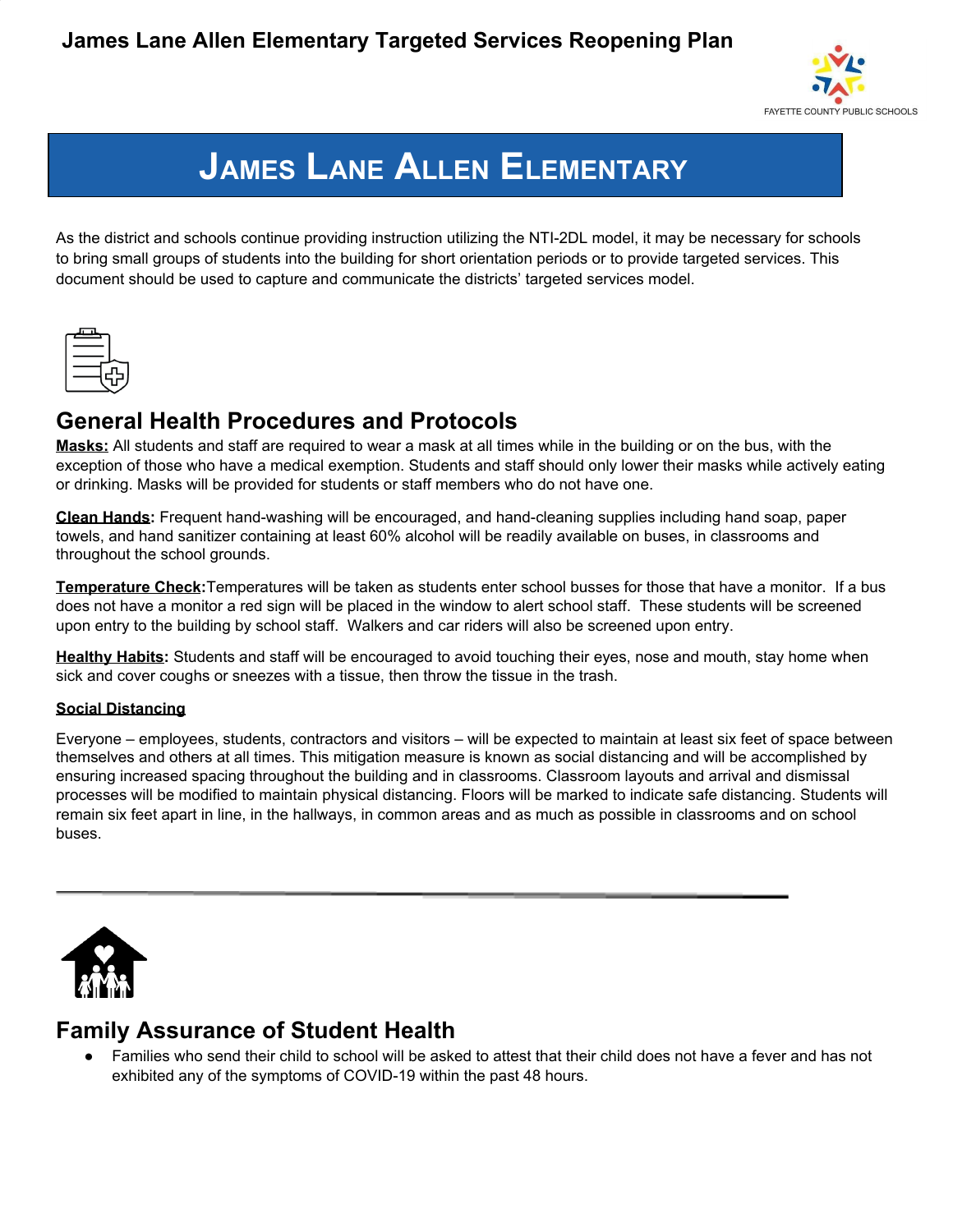# **Transportation**

- All families who can transport their children to school are strongly encouraged to do so to help reduce the number of students on each bus.
- Buses that have monitors will screen student temperatures as they board the bus. Students with a fever will sit in a designated section and upon verification of fever at school, family will be called to pick up the child. If there is not a bus monitor, then students will have their temperature taken by school staff upon arrival.
- Hand sanitizer will be provided as students enter and exit the bus.
- Students who have a medical exemption for wearing a mask will be assigned seating at the front of the bus.
- Buses will be loaded from the back to the front, and unloaded from the front to the back.
- Buses will be sanitized between routes and at the end of the day.

# **Arrival**

## **Staff Arrival**

Staff members will arrive at the building by 12:45 p.m. and will be at his/her designated post by that time. If a staff member is not able to take his or her temperature at home, he/she may utilize the thermometers located at the front check stations.

If a staff member is not able to report to work, he or she should follow standard operating procedure as defined in the staff handbook. Additionally, he or she should contact one of the substitutes identified on James Lane Allen's preferred list.

## **Supervision Duty**

Staff will help facilitate the taking of student's temperatures as they arrive at school. For Targeted Services this will be done at the front entrance unless previously completed at the drop off point for car riders or buses..

Staff that are working with students will meet students at the front entrance and escort them to their classroom.

### **Student Bus Arrival**

- Students being dropped off by buses with monitors will have already had their temperatures taken. Students with a fever will exit first and be taken to the isolation area to await a family member to take them home.
- Through the preferred protocol, students will have a temperature check conducted by the bus monitor at the bus stop prior to arrival at James Lane Allen Elementary.
- JLA Staff members will meet the bus and escort students from the bus to the front entrance. Students will stand on the sidewalk at designated spots that are 6 feet apart.
- If students on the bus have not had a temperature check conducted, they will proceed to the front entrance and will go through the screening conducted at that location. Students will enter the main doors on the left side. There will be at least on JLA Staff member at the door conducting temperature checks as needed.
- If a bus student arrives at school with a fever or demonstrates COVID-19 like symptoms, he or she will be escorted to the isolation room which is behind the Nurse's office.
- Students will be reminded to keep their masks on as they enter the building.

#### **Walker/Car Arrival**

- For Targeted Services, car riders will be dropped off at the driveway loop off of Appomattox Road. When students exit their car, before the car leaves, the student will have their temperature taken. If the student's temperature is within health guidelines they will enter the building through the main entrance. If a student's temperature is not within health guidelines they will get back in the car to leave. They will be able to come back to school once the student meets health guidelines.
- Walkers that come from the direction of the car line will have their temperature taken by the Car Arrival staff. They will stop on the sidewalk by the courtyard and have their temperature taken.
- *●* JLA will have one staff member monitoring Kroger/Maywick walkers. Walkers that come from the Kroger side of the building will stop on the sidewalk, before the bus loop, and have their temperature taken. There will be a sign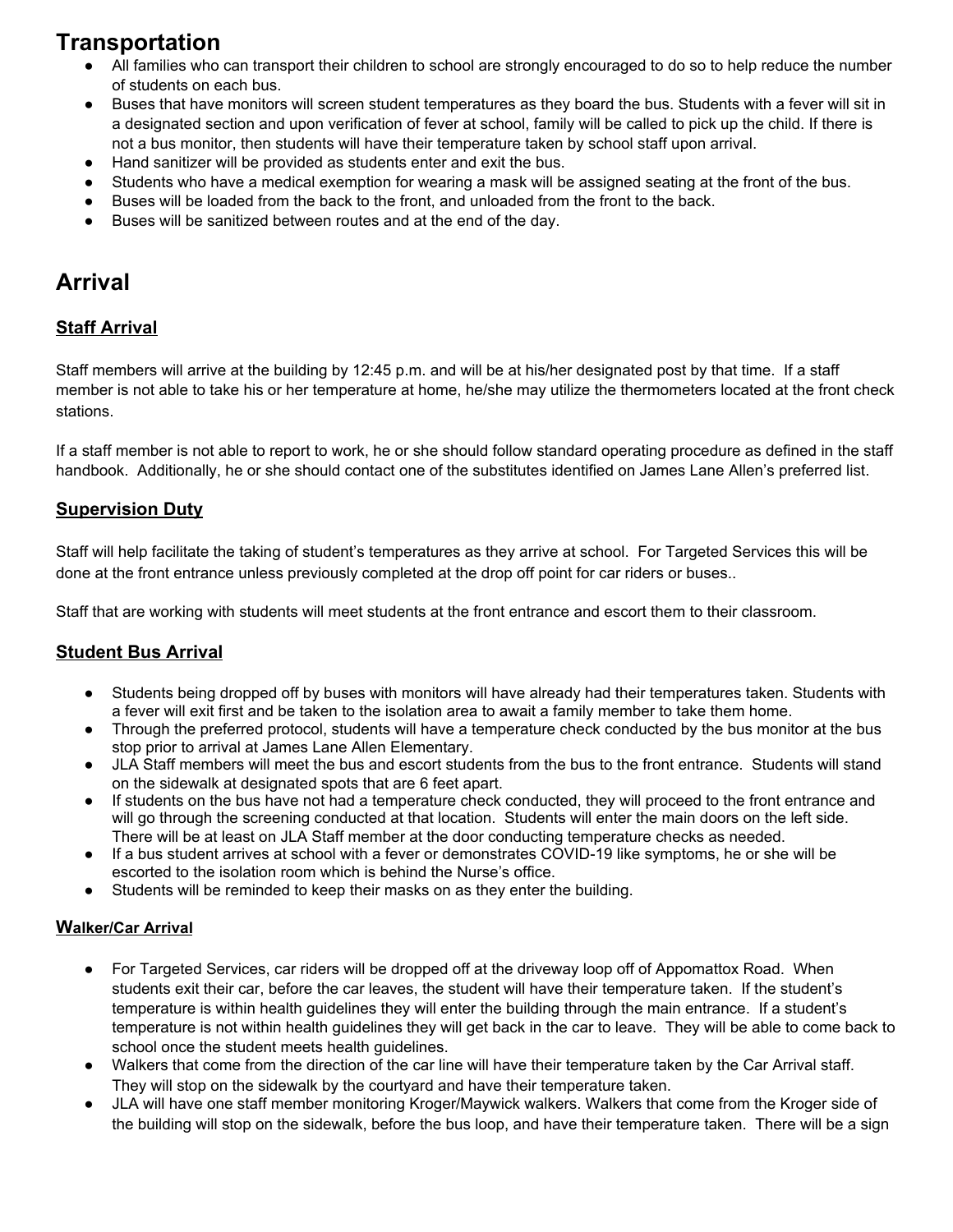posted in this area asking them to stop so they can have their temperature taken. Parents will be asked to stop at this point. Parents will not be allowed to walk their child inside the building.



## Metal Detectors (High School Only)



#### Health Screenings

- All students and staff are required to complete a daily health screening questionnaire.
- All students and staff will have their temperature checked upon arrival.



#### Sick Room

- The nurse's office will remain open for routine student needs, such as dispensing medication.
- Students who have a fever or display symptoms of COVID-19 will be supervised by an adult in the secondary sick room which is behind the nurse's office. Families will be contacted to come pick-up their children as soon as possible.
- Parents will go to the office to sign out their child. The child will be escorted to the office and released to the parent.



#### Hallway Protocols

- School hallways have been marked with floor stickers to designate social distancing requirements.
- School schedules will be adjusted to reduce hallway traffic.
- During Targeted Services students will walk on the right side of the hallway following the silver line while maintaining social distancing.
- School schedules will be adjusted to reduce hallway traffic. Teachers will move from classroom to classroom rather than students switching classes. Students and staff will maintain a social distance of 6 feet in hallways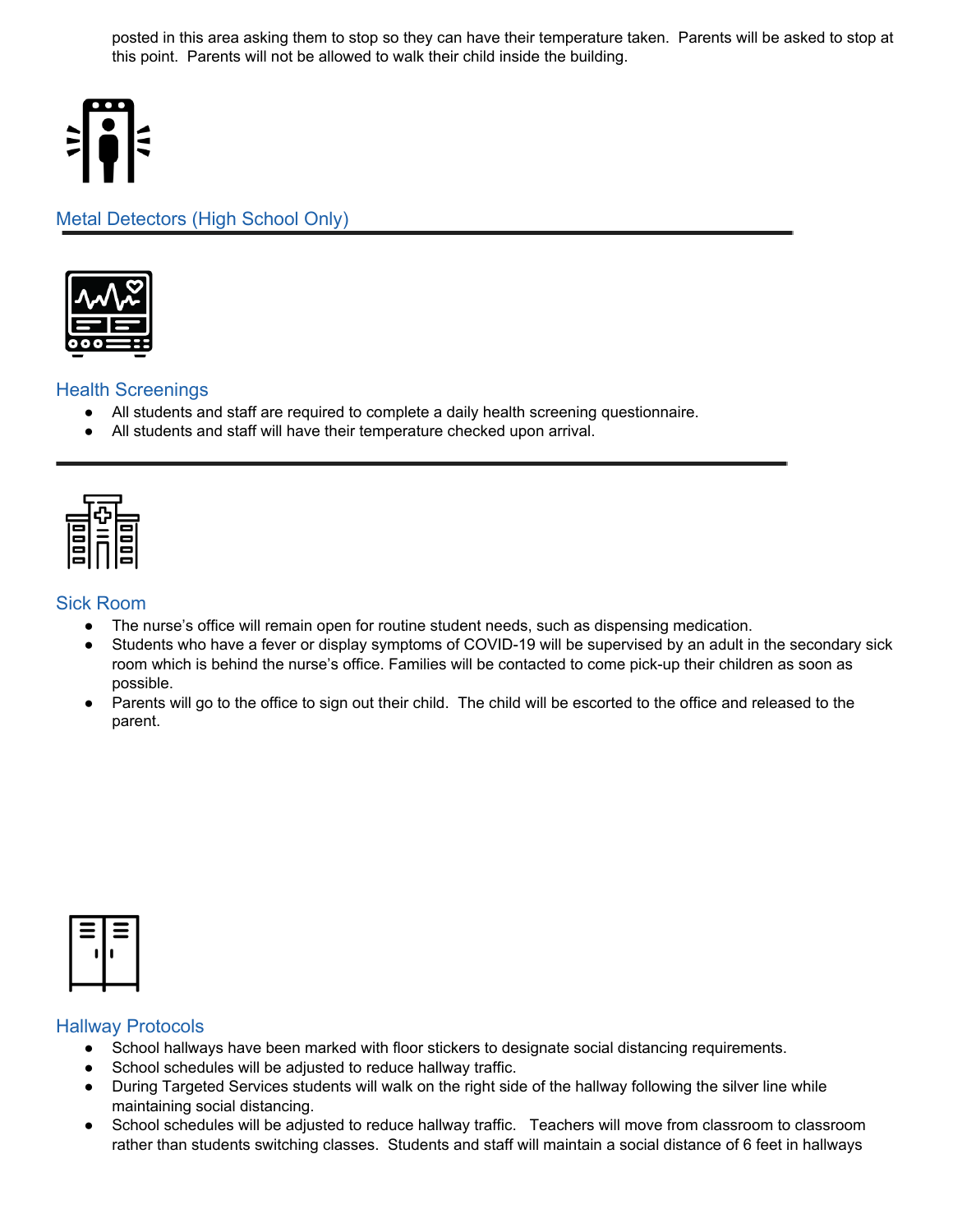during arrival, transitions, and dismissal. Floors will be marked to indicate safe distancing. Students and staff traffic flow will follow directions of floor arrows.

# **Instruction**

## **Classroom**

*Classroom set-ups* will rearrange seating to maximize space between students to be 6 feet or greater. If the physical space in the classroom does not allow for spacing students' desks 6 feet apart, seating will be spaced as far away as possible. All desks/tables should be arranged so students' seats face the same directions. The use of cloth face masks is a safety expectation for all students and staff at all times, unless medically waived.

*Materials* - Students will maintain their own set of supplies (glue, scissors, etc.) and take all materials home with them at the conclusion of their weekly instruction. If there are any materials that need to be shared (i.e. "A" day materials used again by "B" day kids) will be kept on top of the desks/tables to be sanitized. Backpacks will be placed under the students' workspaces to limit the movement to cubbies.

*Transitioning:* When lining up in the classroom to leave for a common area, students will line up in the same order each time and space themselves to maintain a social distance.

## **Targeted Services Delivery Plan**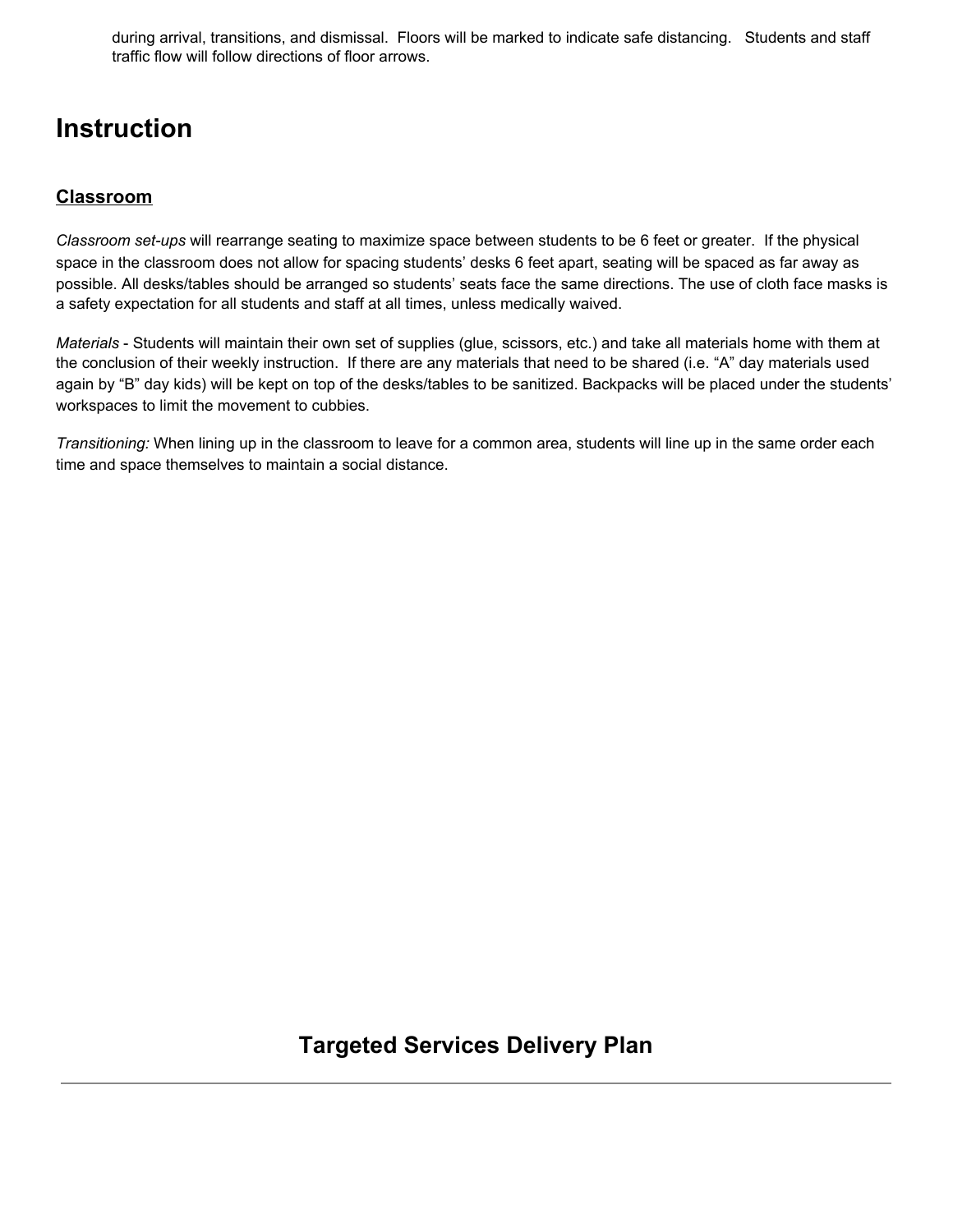

## *Who* will be identified to participate in targeted services (Which students and which staff):

**Who- K, K-5, Below a certain %ile etc… How many students are participating? Teacher(s) assigned to targeted services provided to students**

Special Education students, Pre-K through 5th grade that meet district requirements. We have 25 students that meet the criteria set by the district.

Special Education staff will provide services for the students.

If the Targeted Services window is continued by the district we will look at additional identified groups.



**Why** are targeted services being provided to the group selected? Describe the process, including which data was used to identify which students needed the most help:

- Leadership team met and then sought feedback from each member's team (grade levels and instructional areas).
- Input was also given from teachers during grade level PLCs.
- Consensus with stakeholders during our Leadership Team meeting concluded that JLA phase in students for targeted instruction starting with Special Education students that met district requirements. The first group of students to be phased into targeted instruction was determined using input from the staff through PLC and Leadership meetings.
- All students that met district criteria for Special Education services during Targeted Services are eligible to participate. IEPs were reviewed for eligibility.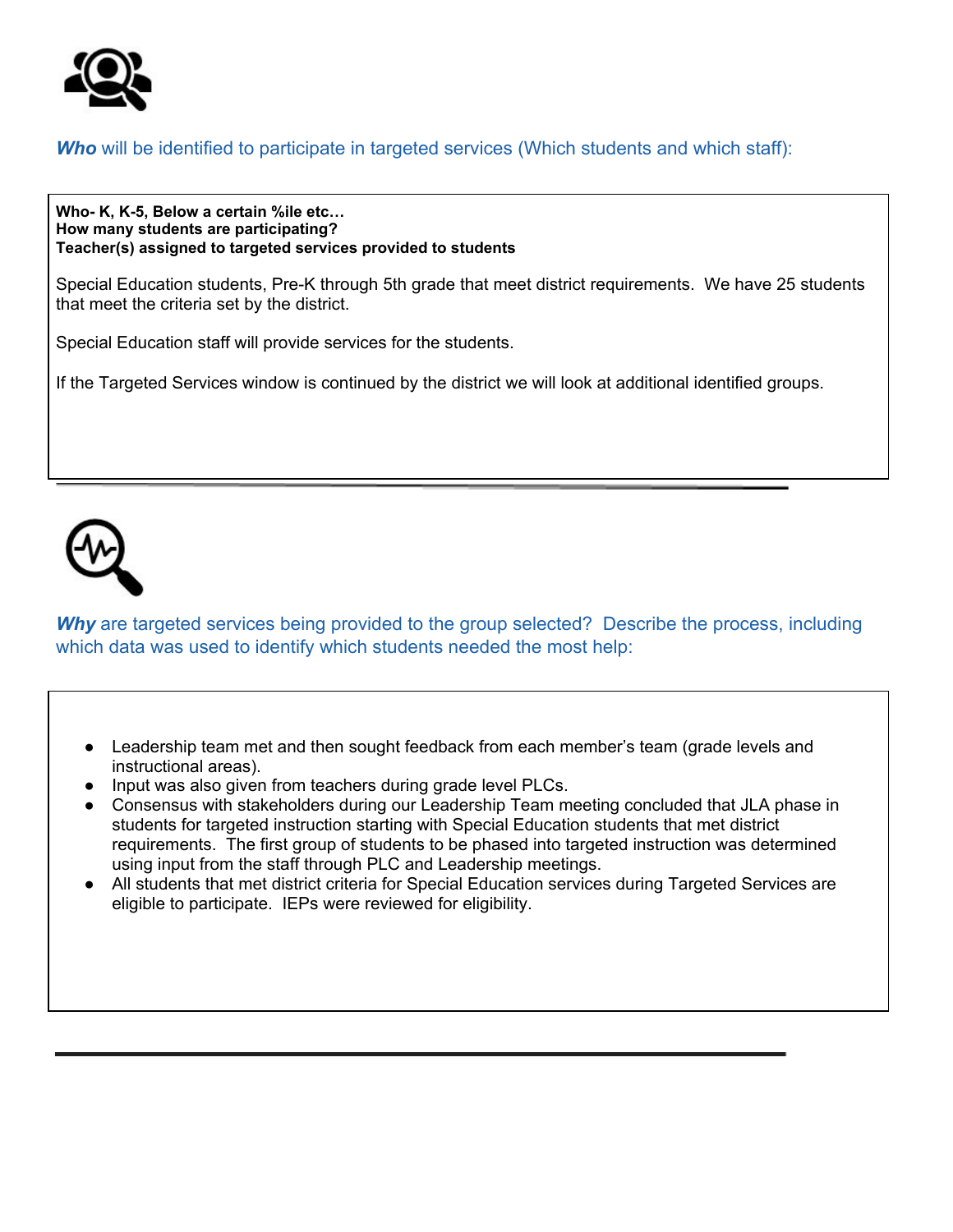

**When** are target services being provided: FCPS transportation dependent and additional student opportunities:

- Students will not be brought into the building to receive primary instruction during periods of fully virtual learning.
- Elementary schools may provide FCPS transportation dependent services Monday, Tuesday, Thursday and Friday, from 2:00 p.m. until 4:00 p.m.
- Secondary level schools may provide services, with bus transportation on Wednesdays from 2:00 p.m. until 4:00 p.m. and will have the option to provide services on Monday, Tuesday, Thursday and Friday but would not be able to provide bus transportation.
- All schools may provide additional Targeted Services (no more than 2 hours) that are not FCPS Transportation dependent

The method of student transportation will dictate the times that students are at school. If the student requires FCPS transportation the services will be provided from 2:00 p.m. - 4:00 p.m. If the student does not need FCPS transportation they will be scheduled either 1:00 p.m - 3:00 p.m. or 2:00 p.m. - 4:00 p.m. Services will be offered services on either M/T or Th/F following district guidelines.



*Where* will the targeted services take place: Instructional setting- how will Safety Expectations and Best Practices for Kentucky Schools (K-12) be implemented:

Targeted services will take place in teacher classrooms. Students and staff will follow safety expectations and best practices while in the classroom. Social distancing and the wearing of masks will be enforced in the classroom setting. All cleaning protocols will be followed.

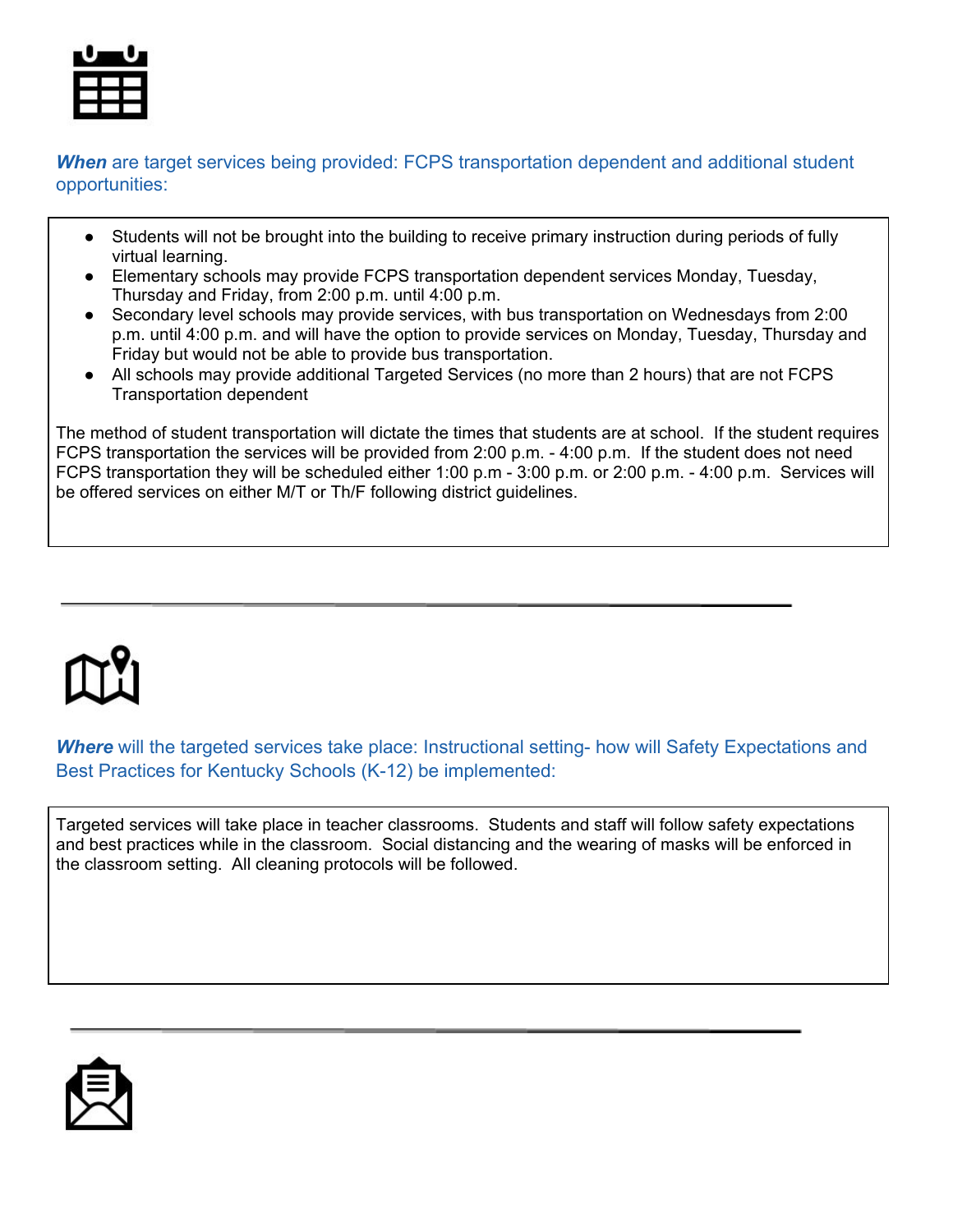Input was collected from various stakeholders, including all teacher groups.

- Leadership team met and sought feedback from each member's team (grade levels and instructional areas).
- Input was given from teachers during grade level PLCs.
- Consensus with stakeholders concluded that JLA phase in students for targeted instruction starting with Special Education students that met district requirements. The first group of students to be phased into targeted instruction was determined using input from the staff through PLC and Leadership meetings.
- Additional feedback was discussed in Leadership meetings where committees were designed to target specific procedures and protocols upon return to school for both targeted students and hybrid.
- Committees convened to design detailed plans for procedures for instruction, transitions, arrival, dismissal, communication, etc. for Hybrid learning. Many of these procedures will apply to the Targeted Services plan.
- SBDM Council was consulted about our Targeted Services and Hybrid Learning plans.
- Once students are finalized for participation, their families will be contacted to review the Targeted Services plan and specifics for their child.
- Our Targeted Services plan will be posted on our school website.

Targeted Services for Special [Education](https://docs.google.com/document/d/1geOYKlhrRLeko97gFdI6aRAgSVs5b6GRIC1ELqBmrac/edit?usp=sharing) Students



**How** will targeted services be provided: Service delivery model (instructional grouping etc.)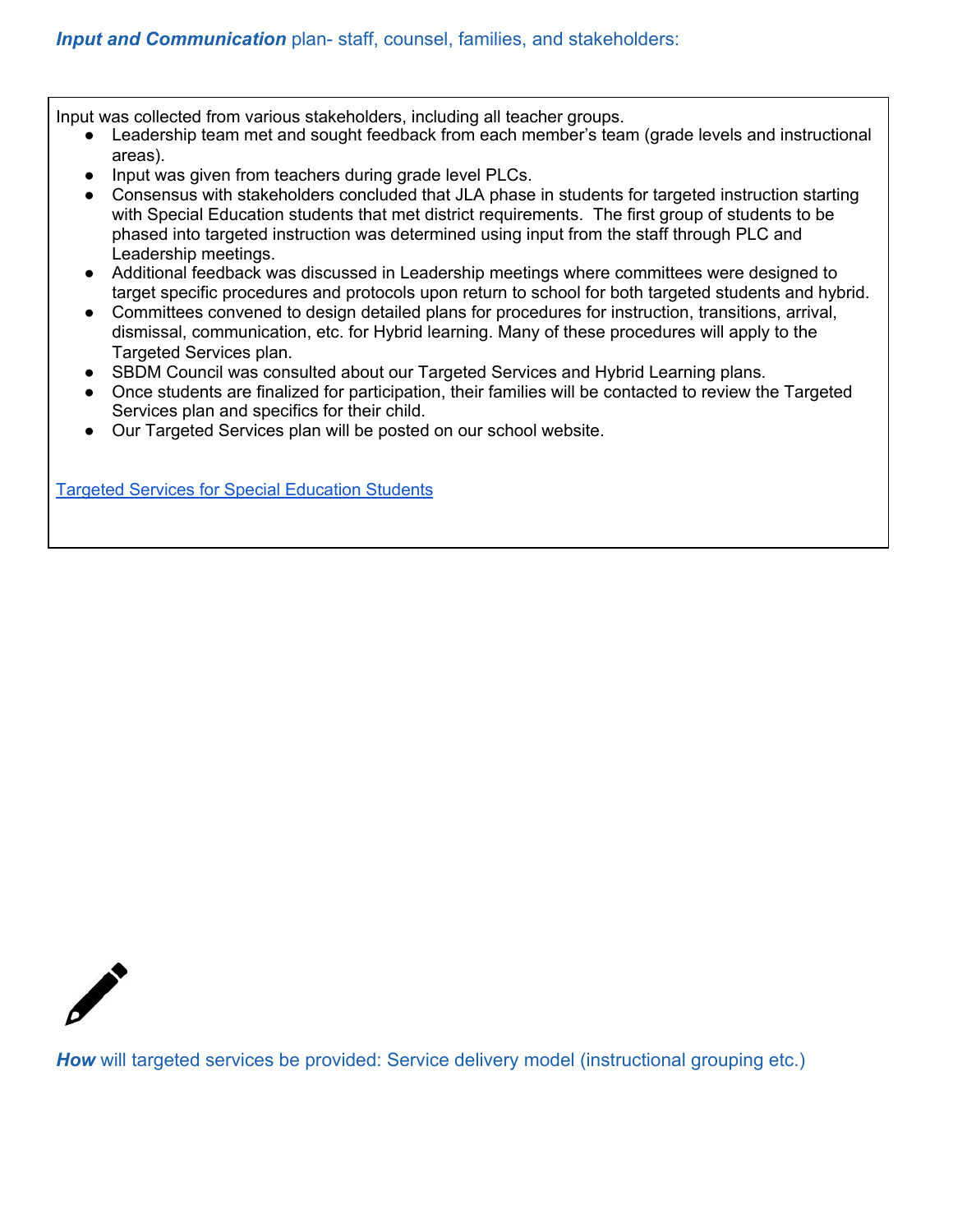- Schools will adhere to the Guidance on Safety [Expectations](https://education.ky.gov/comm/Documents/Safety%20Expectations_FINAL%20DOC.pdf) and Best Practices for Kentucky Schools [\(K-12\)](https://education.ky.gov/comm/Documents/Safety%20Expectations_FINAL%20DOC.pdf) document, including social distancing, temperature checks, and mask requirements.
- Schools will not exceed a total capacity of 15 percent of their usual student building capacity.
- Schools will have no more than 15 individuals in a classroom at any given time, including adults.
- Time bound of no more than 2 hours
- Staggered start and end times
- Limited number of students in entryways and hallways at any given period of time

Students will receive instruction from the teacher while maintaining social distancing. Student work areas will be at least 6 feet apart to help maintain social distancing.

Students will be assigned to the teacher working with them based on their instructional needs. Teachers will work one-on-one with students and if small groups are needed they will be done while maintaining social distancing.

# **Common Area Procedures**

# **Restrooms**



- *●* Targeted Services Elementary only: Class bathroom breaks will be scheduled to allow for decreased traffic and social distancing.
- Facilities will be cleaned every 30 minutes.
- Sinks, stalls and urinals will be limited to allow for social distancing.
- Individual bathroom breaks will be allowed as needed, *with proper supervision (elementary only)*.

Maintain a social distance of 6 feet in bathrooms or create barriers between sinks/stalls. Staff members will monitor restroom breaks to ensure social distancing and proper handwashing. Proper handwashing posters will be placed in restrooms for guidance. Staff members will follow proper cleaning and disinfecting procedures and document completion.

With Targeted Services, room 001 will use the bathrooms across from the cafeteria and room 406 will use either the bathroom in the classroom or the intermediate bathrooms.



### Water Breaks

- Water fountains will not be used. Water bottle filling stations will be available once installed.
- Students will be allowed to bring individual water bottles from home.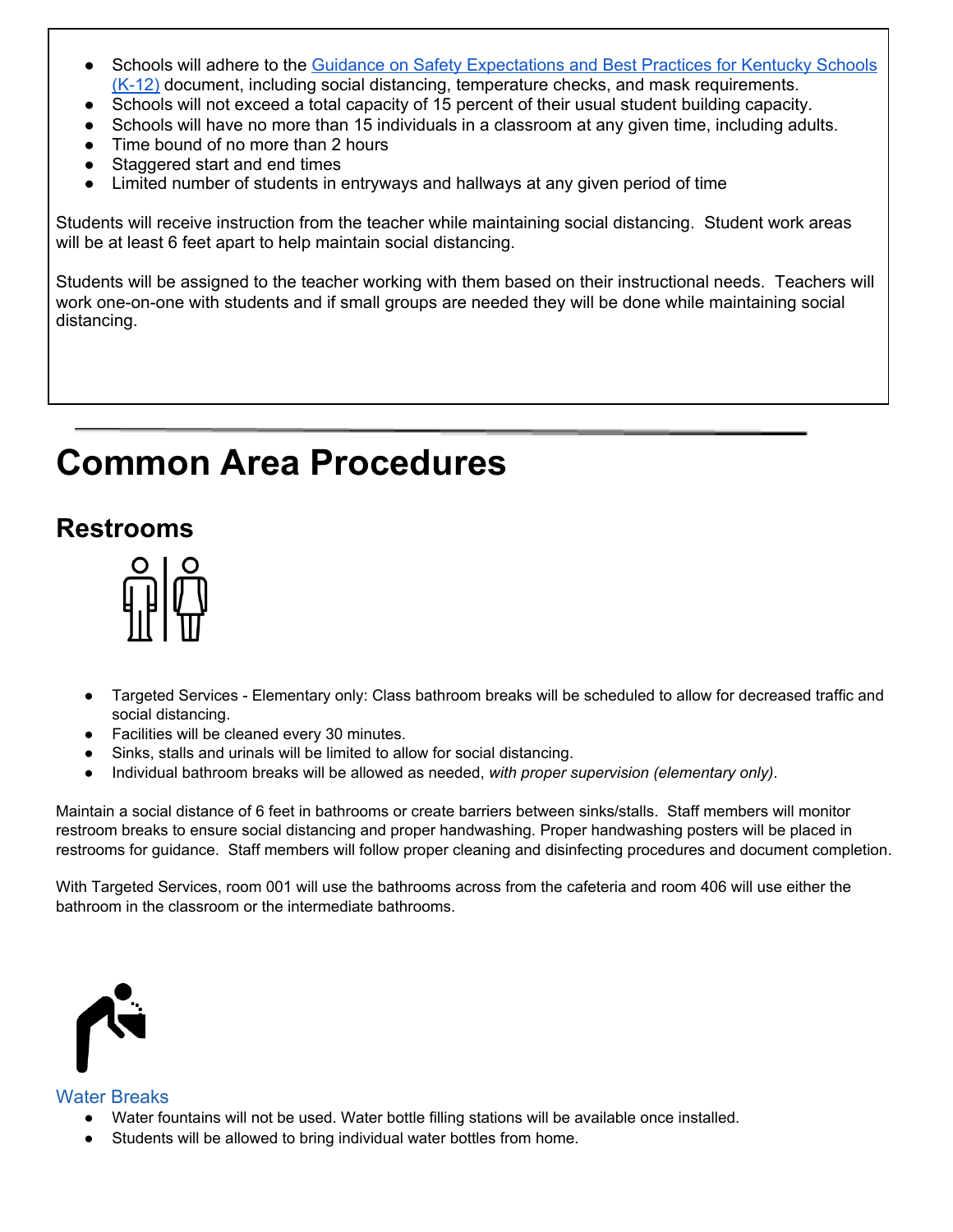- Water bottles will be provided for students who do not have one. Students or school will provide reusable water bottles to be refilled with water throughout the day. Water bottles will be labeled with each student's name. This will reduce the number of students drinking directly from the water fountains.
- Water bottles may be filled inside the classroom using the classroom sink. The teacher can turn on the sink and let the water run as students take turns filling up their water bottles. Students will not touch the sink/faucet at any time. If it is touched by students it will need to be cleaned immediately. Teachers will clean the faucet when finished.

# **Dismissal/Student Pick-up**

# **Bus Dismissal**

- All families who can transport their children from school are strongly encouraged to do so to help reduce the number of students on each bus.
- School staff will screen students and take temperatures before boarding the bus. Students with a fever will stay at school, and the family will be called to pick up the child.
- Hand sanitizer will be provided as students enter and exit the bus.
- Students who have a medical exemption for wearing a mask will be assigned seating at the front of the bus.
- Buses will be loaded from the back to the front, and unloaded from the front to the back.
- Buses will be sanitized between routes and at the end of the day.

#### Dismissal Procedures Parent Pick-up/Car Dismissal/Walker

- Prior to dismissal time each student will be given a snack from the cafeteria.
- For Targeted Services we will have two buses for dismissal.
- Dismissal procedures will begin earlier to stagger movement and spacing of students.
- Begin calling for busses when the bus pulls in
- Call for each class & bus individually
- Manifest can ordered by stop and grade level
- For Targeted Services we will contact each classroom to let them know that the bus has arrived.
- Teachers will have students follow social distancing and safety protocols as they travel down the hallway to the front entrance.
- Students will exit through the Kindergarten end of the building to go to the bus.
- Students that are car riders will be escorted to the car rider line.



#### Visitors/Student Pick-up

To ensure the health and safety of students and staff, entry points to buildings will be restricted and access to

schools will be limited to students and staff as much as possible.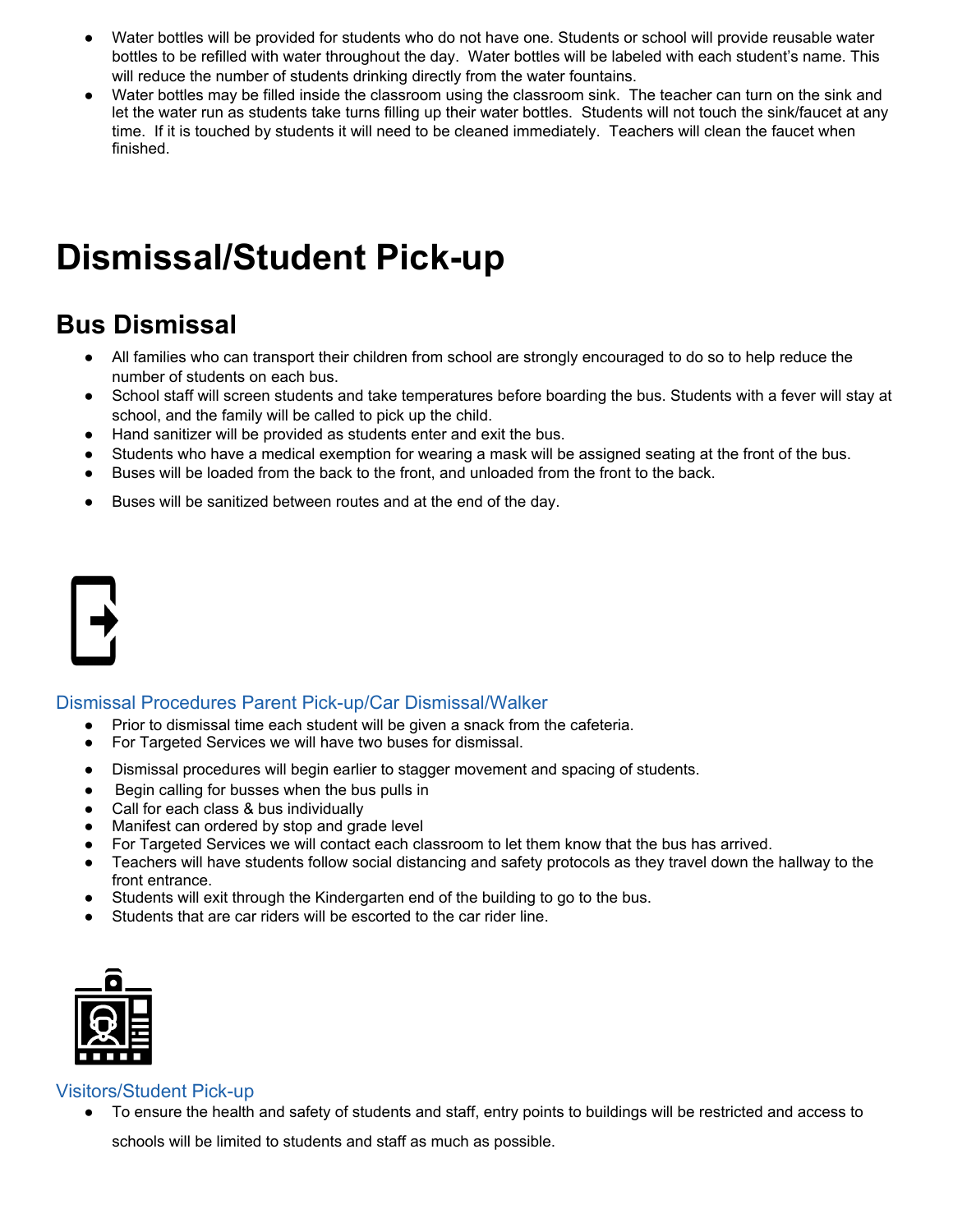- Parents will enter the building through the front door on the right hand side.
- Parents will wait in the vestibule.
- Parents will sign out their student.
- Students will wait until they are called before coming to the office for parent pick up.



### Cleaning Protocols

- Increased cleaning and sanitizing protocols will be implemented in all FCPS classrooms, schools, facilities and buses.
- High-touch surfaces will be cleaned frequently.
- Cleaning supplies and personal protective equipment (PPE) for staff are already in stock to ensure availability.
- Time for deep cleaning will be built into the school schedule.



#### Large Group Gatherings

Assemblies, pep rallies, field trips and other group gatherings will not be permitted at this time.



#### Communication and Notification Procedures- 902 KAR 2:220E Emergency Administrative Regulation

- Families are required to notify FCPS if their student tests positive for COVID-19. To report a positive case, families should call 859-381-FCPS (3277), email [covid19@fayette.kyschools.us](mailto:covid19@fayette.kyschools.us) or visit [www.fcps.net/covid19.](http://www.fcps.net/covid19)
- The Lexington-Fayette County Health Department will conduct contact tracing, a process of identifying and analyzing the interactions the individual who tests positive has had with others to assess the potential risk to our school community.
- The Lexington-Fayette County Health Department will identify individuals who need to quarantine as a result of interactions with someone who tested positive for COVID-19.
- Anyone identified as a close contact of a staff or student who tests positive for COVID-19 will be notified by phone and instructed to quarantine for 14 days from the time they last interacted with the individual.
- After close contacts have been personally notified, all families at our school will receive an email via Infinite Campus making them aware of the case.
- We will use Class Dojo, Infinite Campus and our Facebook page to communicate with families.
- Teachers participating in Targeted Services will communicate information concerning arrival and dismissal with families.
- While committed to maintaining the confidentiality of students and staff, we will make every effort to be transparent regarding all COVID-19 related matters.